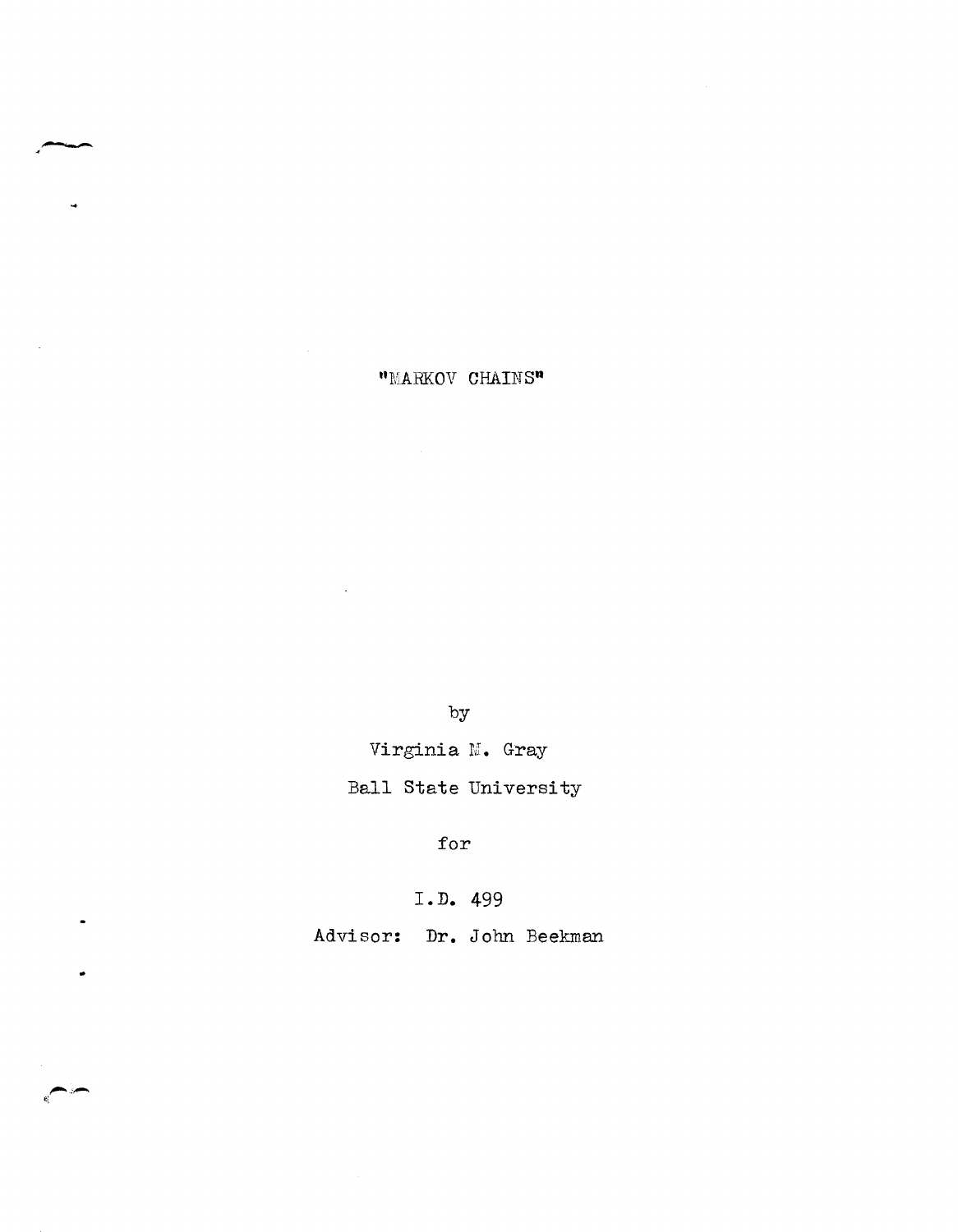

 $\overline{a}$ 

 $\ddot{\phantom{0}}$ 

÷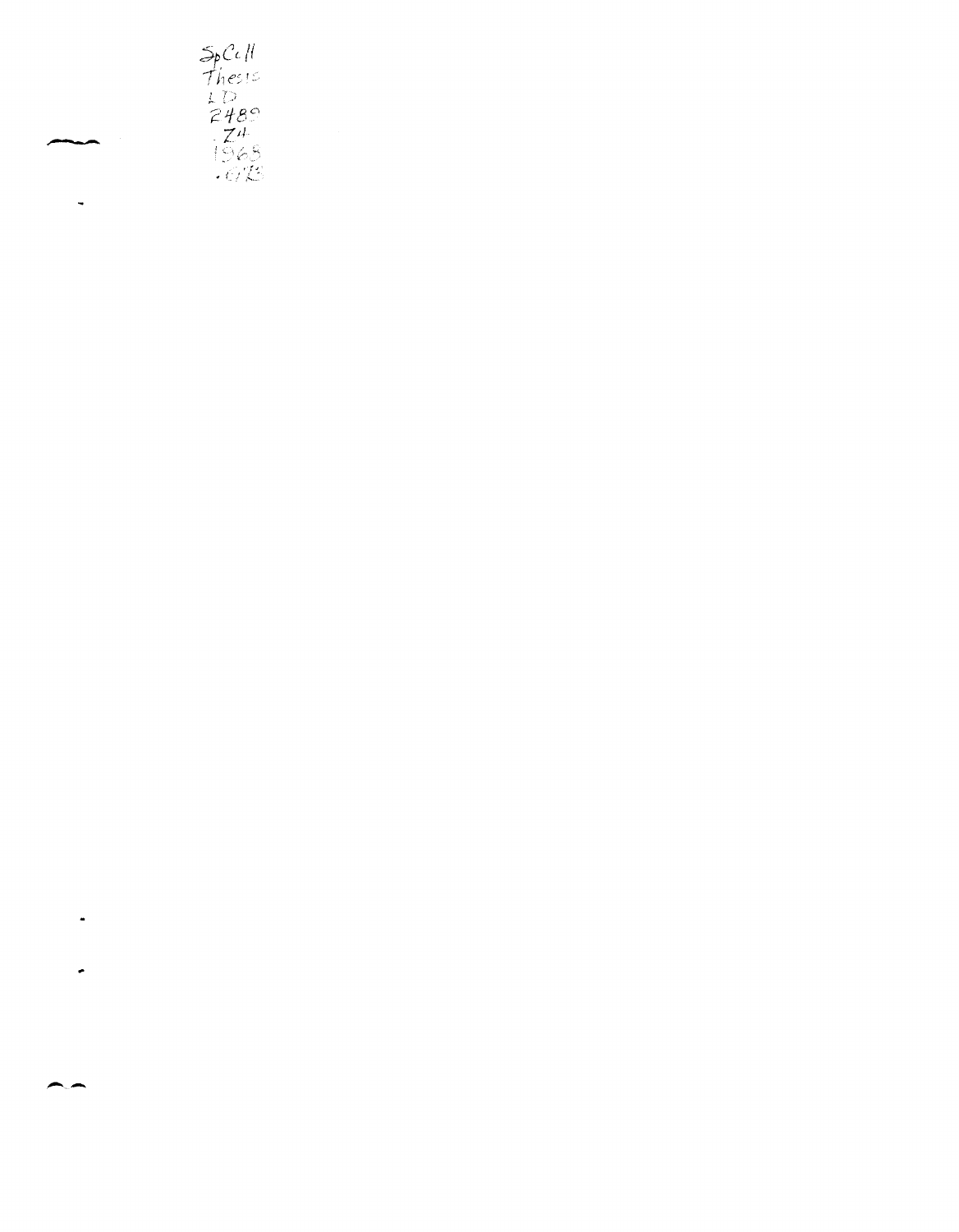# TABLE OF CONTENTS

**".- .....** 

 $\ddot{\phantom{a}}$ 

 $\overline{a}$ 

 $\ddot{\phantom{1}}$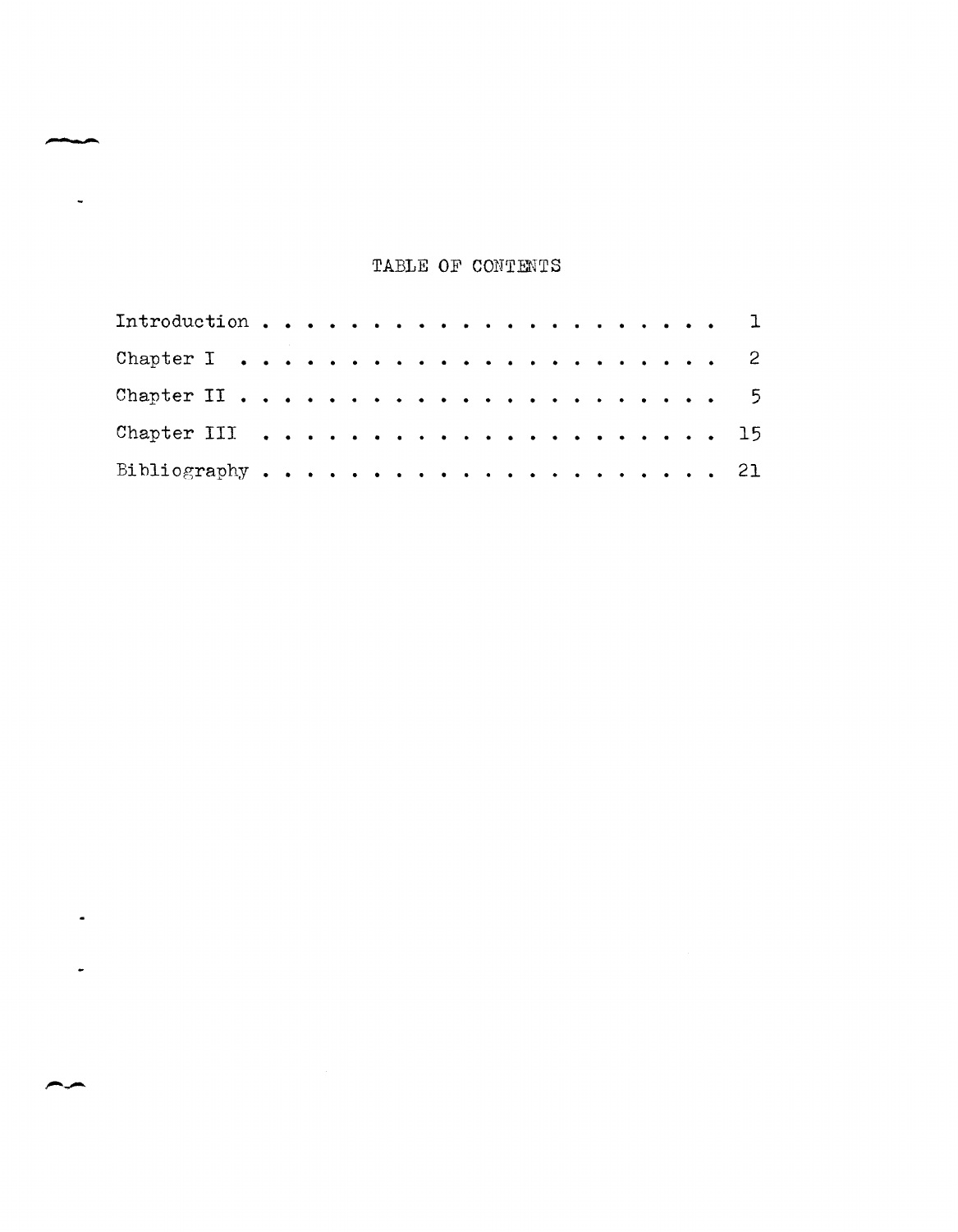#### INTRODUCTION

The Markov process is a method of analyzing the current movement of some variable in an effort to predict the future movement of this same variable. An extensive amount of work has been done by various mathematicians concerning such a process. Out of this work has come a system of classification for the states of such a process and numerous theorems which have greatly increased its effectiveness.

Of particular interest in the following discussion is the Markov chain. The chain falls into the category of a Markov process or stochastic process. The author of this paper has delved into several of the works of most capable mathematicians in order to obtain information about this Markov chain and its originator, A. A. Markov. The paper here offered gives only a brief outline of the Markov chain. Also included here is a brief biography of Mr. Markov himself.

 $\mathbf{I}$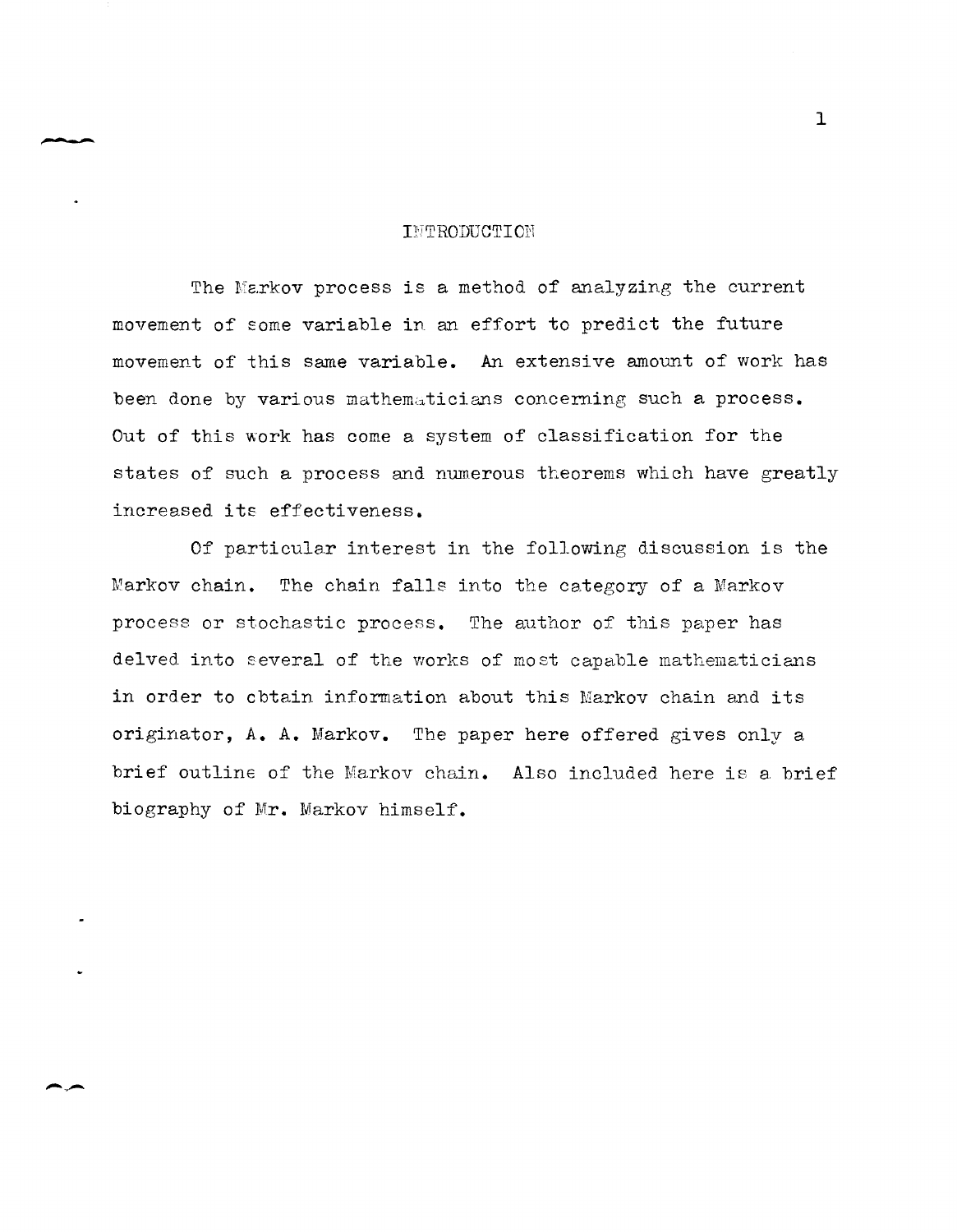# Chapter I

The modern theory of Markov chains has its origins in the studies of the Russian mathematician, Andrei Andreevich Markov. Mr. Markov was born in 1856. The exact location of his birth is not known, other than it was in Russia. Very little information is available about his early years or his parents or family.

In regard to Markov's education, it is known that he spent the academic grades at the University of Saint Petersburg. He was appointed ordinary professor by the University in 1886. A few years later, in 1896, he became an ordinary member of the Academy of Sciences. The majority of Markov's years at the University were devoted to research.

The earlier part of his work was devoted to number theory and analysis. He made notable contributions to continued fractions, the limits of integrals, the approximation theory, and the convergence of series. After about 1900, Markov concentrated on probability theory. Using fairly general assumptions, he proved the central limit theorem, which states the asymptotically normal distribution of the sum of a large number of independent random variables. This distribution is often called the Gaussian distribution.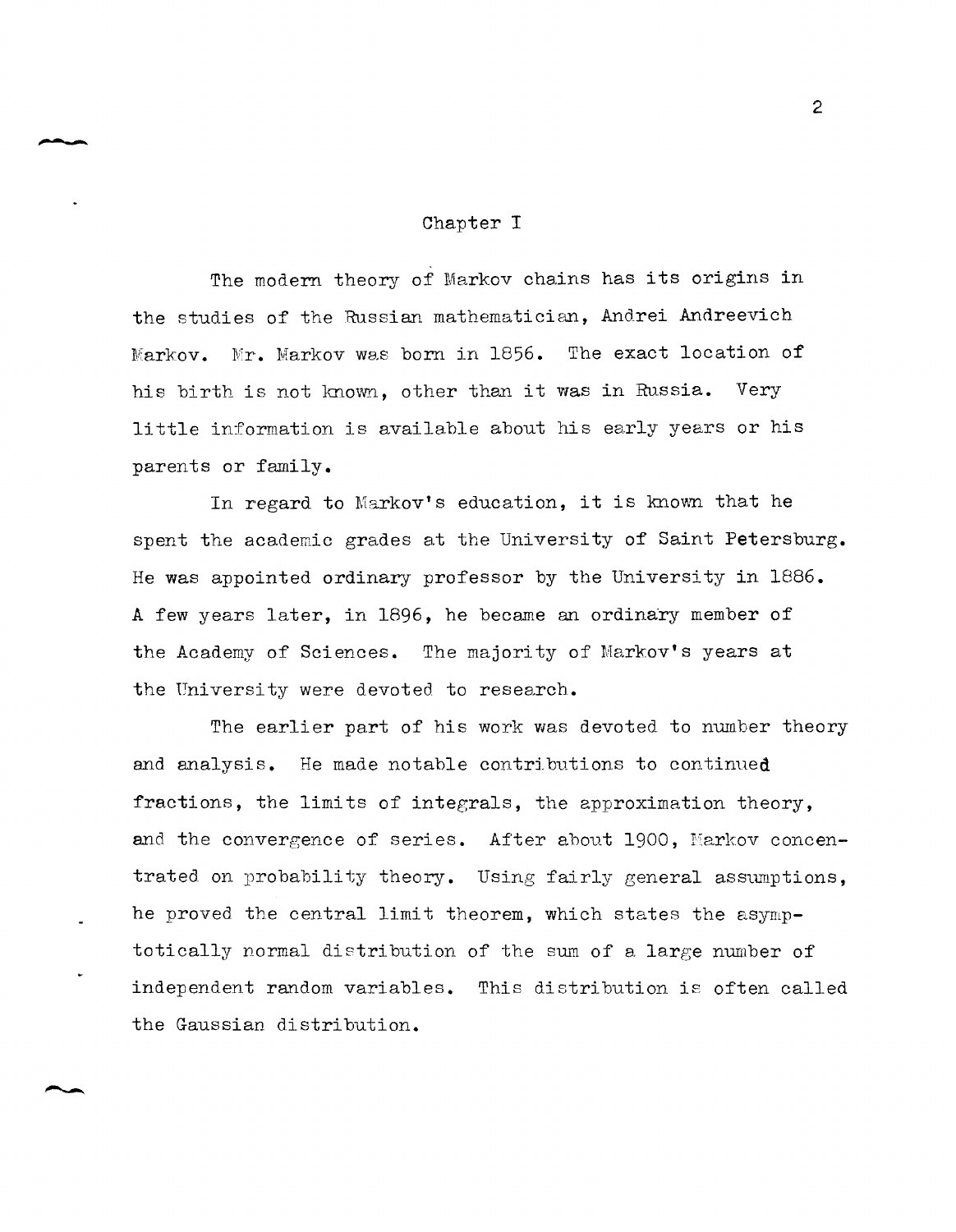In 1906-1907, Mr. Markov turned to the study of mutually dependent variables. In this research, he introduced the notion of chained events, and worked with the concept of chain dependence. These chains have become known as "Markov chains" and will be the topic of the following paper. The initial research was done by Mr. Markov in an attempt to describe mathematically the physical phenomenon known as Brownian motion.<sup>1</sup> In working in this area, Markov did the basic pioneering work on the class of Markov processes used in mathematics today.

Of Markov's later life, it is known that he married and had a son. His son, named Andrey Andreyevich Markov Jr., was born in 1903. Following in his father's footsteps, the younger Markov also became a mathematician. He has contributed research concerming topology, topological algebra and the theory of dynamic systems. He also proved the impossibility of solving some problems of the associative system theory and also problems of integral matrices. <sup>2</sup>

Both father and son have made numerous contributions to the field of mathematics. The elder Markov contributed the class

<sup>&</sup>lt;sup>1</sup>In 1828, an English botanist, R. Brown noticed that fine particles suspended in liquid move chaotically, incessantly changing their direction of motion. It was hypothesized that various questions about this motion could be answered by using the tools and theory of mathematics.

 $\leq$  Encyclopedia of Russia and the Soviet Union, ed. by Michael T. Florishy (McGraw-Hill, 1961), p. 332.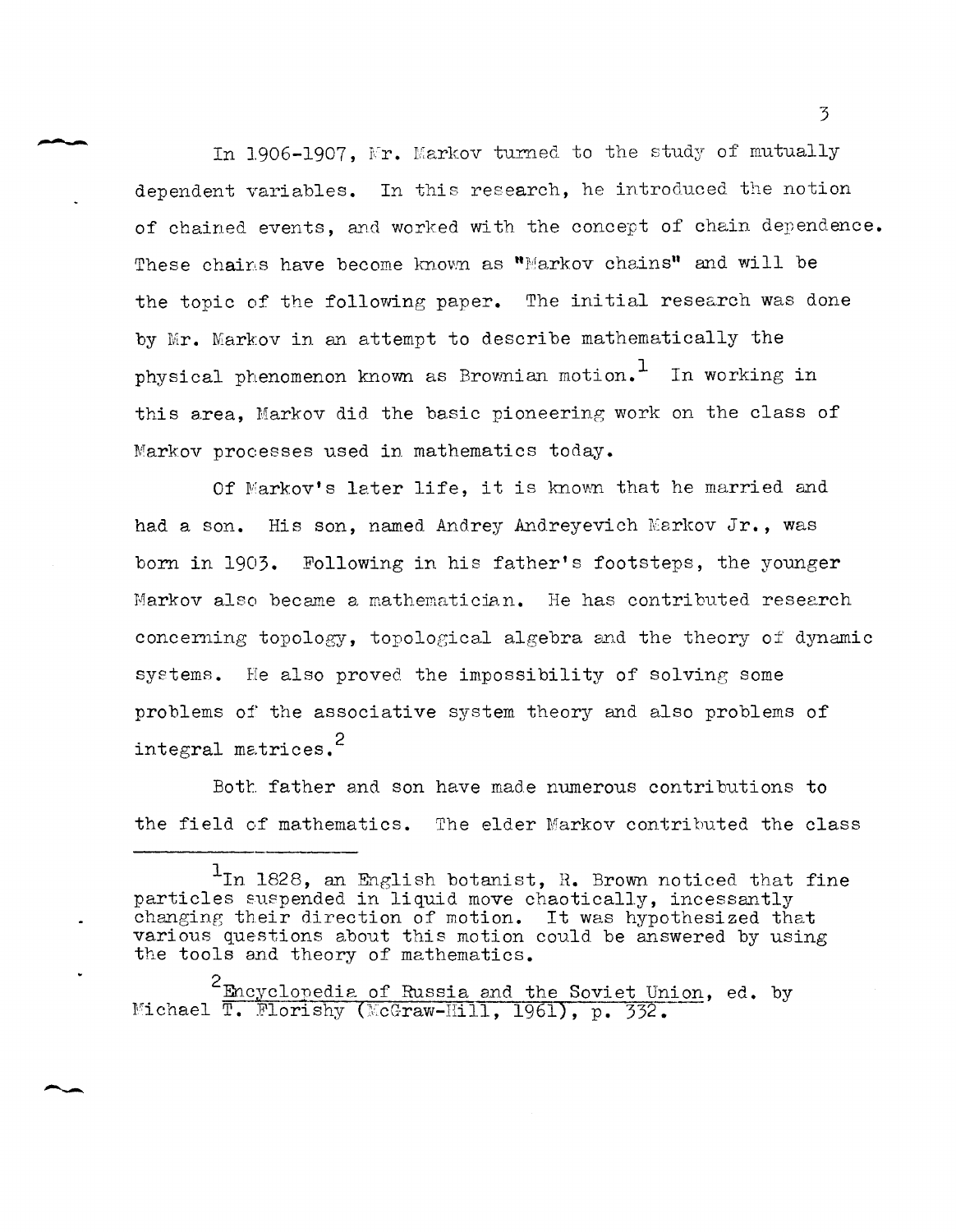of Markov processes and the younger his research in topology, The elder Markov died in 1922, having extended several classical results cor.cerning independent events to certain types of chains. This work is one of the starting points of the modern theory of stochastic processes.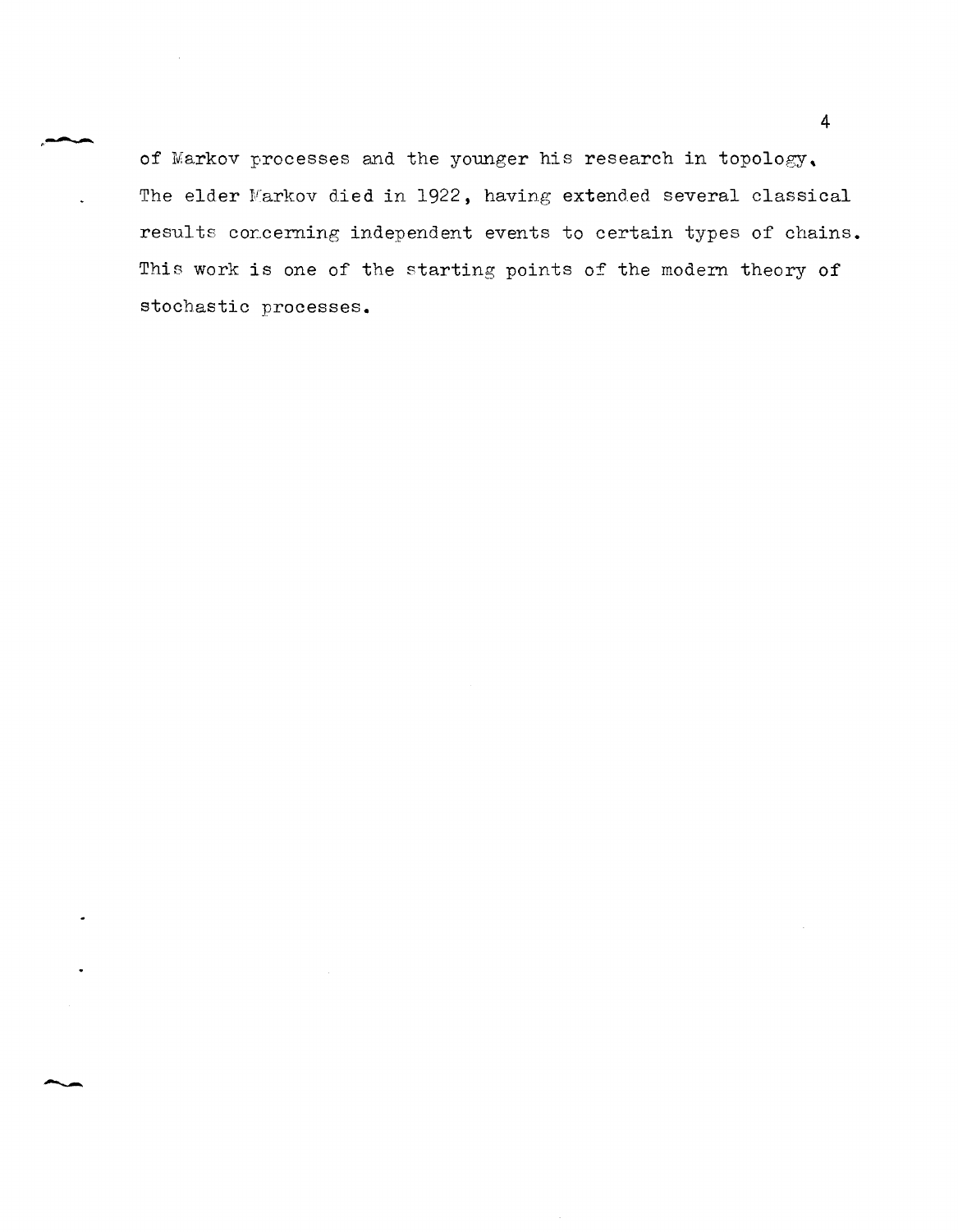### Chapter II

In considering the outcome of any experiment, we must look at the various trials involved. Frequently we encounter an outcome to one experiment which is completely independent of all previous outcomes. Another possibility would be an experiment in which a certain trial is dependent upon all of the previous trials. The third possibility and that with which we are concerned, is one where the  $n<sup>th</sup>$  trial is dependent upon only the  $n-1$ <sup>st</sup> trial and is completely independent of the first n-2 trials. Cases of this type are classified as "Markov chains."

Let us define a "Markov chain." Consider an experiment such that its sequence of trials have outcomes,  $E_1$ ,  $E_2$ , ...,  $E_a$ . This set of outcomes has the property that the probability of the n<sup>th</sup> trial of the experiment resulting in outcome  $E_k$  is dependent on the outcome of, at most, the n-l $^{\rm st}$  trial,  $\tt F_j.$  Thus to each pair  $(E_i, E_k)$  there corresponds a conditional probability  ${\tt p_{jk}}$  such that given  ${\tt E}_j$  has occurred, the next trial will result in  $E_k$  . "Instead of saying 'the n<sup>th</sup> trial results in  $E_k$ ,' we shall say that at time n the system is in state  $E_k \cdot r^3$  This sequence of trials with outcomes  $\mathbb{E}_{1}$ ,  $\mathbb{E}_{2}$ , ...,  $\mathbb{E}_{a}$  is called a

<sup>2</sup>Willian Feller, An Introduction to Probability Theory and Its Applications (New York: John Wiley & Sons, 1957), I,  $p. 340.$ 

--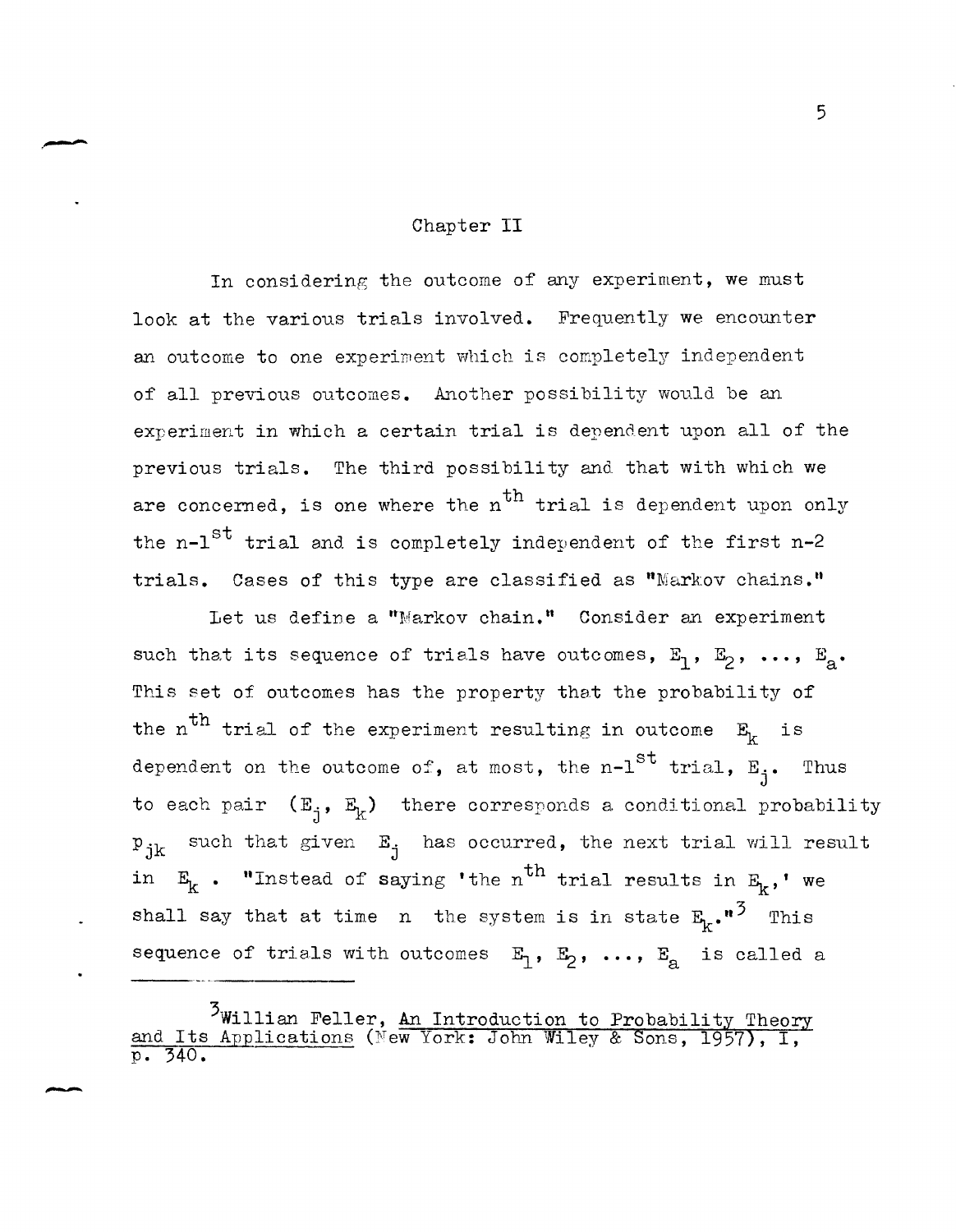Markov chain (with constant transition probabilities) if the probabilities of sample spaces are defined by:  $P(E_{j_0}, E_{j_1}, E_{j_2}, ..., E_{j_n}) = (a_{j_0})(P_{j_0j_1})(P_{j_1j_2})... (P_{j_{n-1}j_n})$ in terms of an initial probability distribution  $(a_k)$  for the states at time 0, and fixed conditional probabilities  $p_{ijk}$ **E1c,** given that Ej has occurred at the preceding trial. It is more convenient to call these chains simply "Markov chains" and this terminology shall be used from this point. The words "with constant transition probabilities" are used in standard terminology due to the fact that in more general Narkov chains, the transition probabilities may be dependent upon which trial is involved. In this definition the term "state" is used. This term, borrowed from the science of physics, is simply the condition of the process at a given instance. Let us consider an example (1) where the "state" of the accident record of an individual auto driver might be defined according to the cumulative total number of accidents appearing in that record. If the record shows k accidents, then let the record be in the state designated as  ${}^{\prime\prime}\text{S}_{k}{}^{\prime\prime}$ . A "state" need not be defined in arithmetic terms, however. In a given instance, the exact fashion in which the states are defined will determine the specific characteristics of the process with which associated and may determine whether or not the process is or is not a Harkov chain. 4

--

<sup>&</sup>lt;sup>4</sup>Kenneth L. McIntosh, "An Introduction to Finite Markov Chains," Casualty Actuarial Society paper.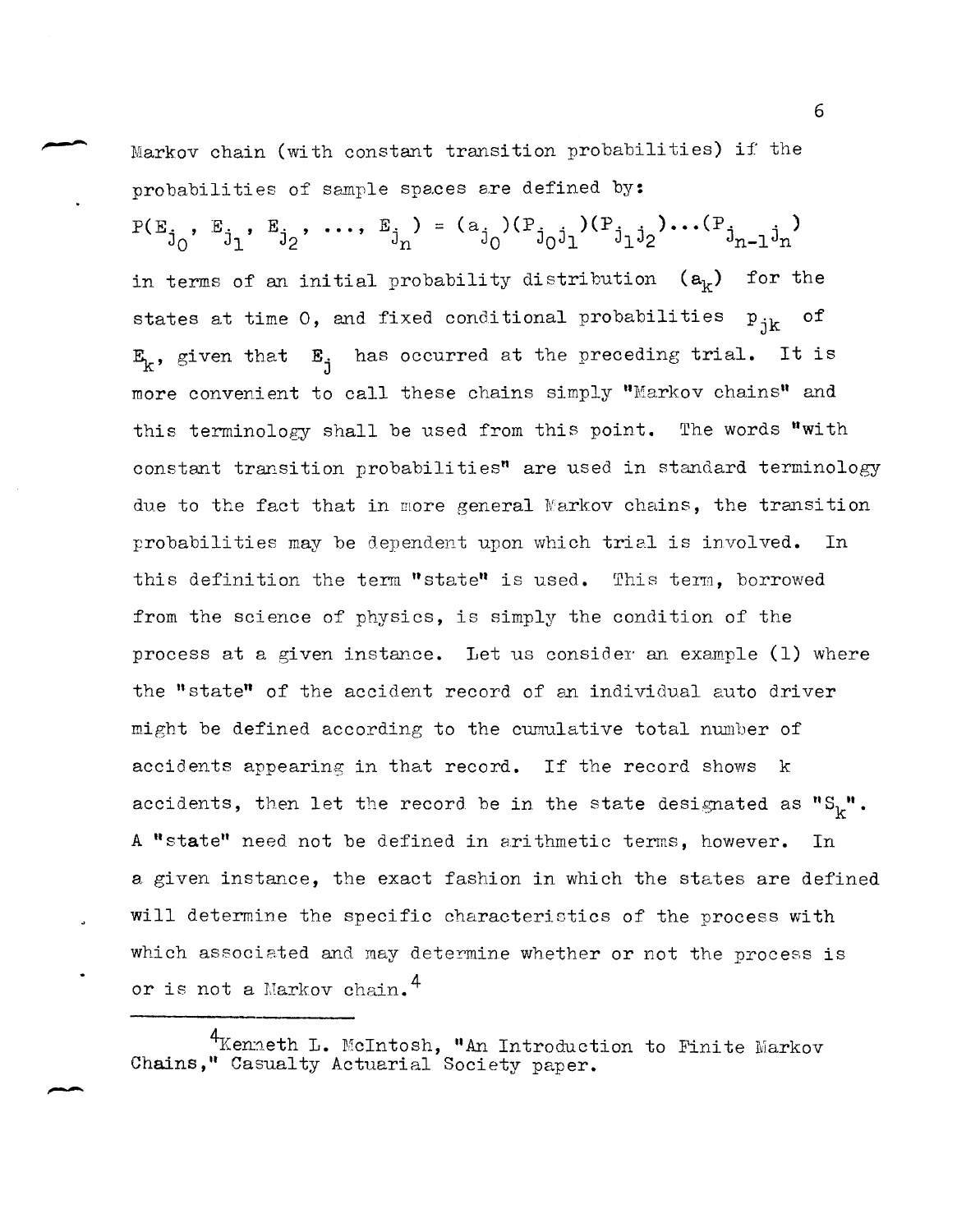The conditional probability  $p_{jk}$  is called the probability of the transition  $E_j \rightarrow E_k$ , that is, from state  $E_j$  to state  $E_k$ . These transition probabilities  $p_{jk}$  may be arranged in a matrix of transitional probabilities.

$$
P = \begin{bmatrix} P_{11} & P_{12} & P_{13} & \cdots & P_{1a} \\ P_{21} & P_{22} & P_{23} & \cdots & P_{2a} \\ P_{31} & P_{32} & P_{33} & \cdots & P_{3a} \\ \vdots & \vdots & \vdots & \ddots & \vdots \\ P_{a1} & P_{a2} & P_{a3} & \cdots & P_{aa} \end{bmatrix}
$$

A Markov chain has several properties which can be determined by examining this matrix of transition probabilities. is clearly a square matrix. Also  $P$  consists of non-negative elements, since  $p_{jk} \ge 0$  for all j and k. Thirdly, the row sums are equal to unity, since  $\sum_{k=1}^{\infty} p_{jk} = 1$  for all j. Thus **P** is a stochastic, or Markov, matrix since it meets the above mentioned conditions. Any stochastic matrix can serve as a matrix of transition probabilities. Such a matrix together with our initial distribution  $(a_k)$  completely defines a Markov chain with states  $E_1$ ,  $E_2$ ,  $\ldots$ ,  $E_a$ .

We might consider example  $(2)$  to see how this matrix of transition probabilities is determined. A man is playing two slot machines. The first machine pays off with probability  $\frac{1}{2}$ , the second with probability  $\frac{1}{4}$ . If he loses, he plays the same machine again; if he wins, he switches to the other machine. The transition matrix is

$$
P = \begin{pmatrix} \frac{1}{2} & \frac{1}{2} \\ \frac{1}{4} & \frac{3}{4} \end{pmatrix}
$$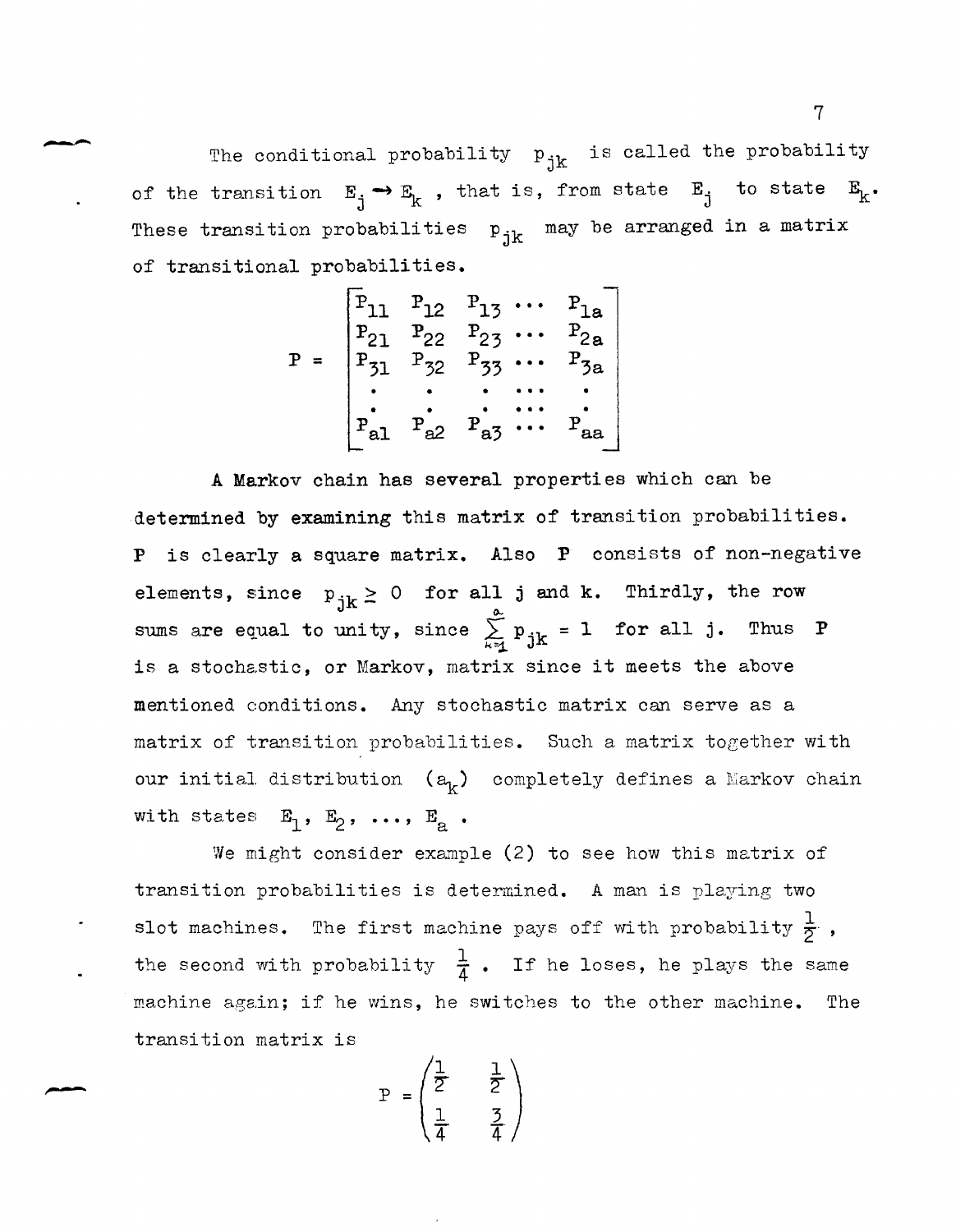We see that this matrix meets the properties mentioned above and thus is a stochastic matrix.<sup>5</sup>

--

-

In the above case, we have considered only a one-step transition. We can also have a two or more step transition. This indicates the number of paths possible of various number steps to gc from one machine to another. Let us denote the first slot-machine as machine A and the second as machine B. Then a two-step transition from A to B might be A to A to B or A to B to B. Likewise three, four, or more-step transitions can be determined.

We can also determine the sum of the probabilities of all such possible paths. The general symbolism for this probability is  $P_{jk}^{(n)}$  . This indicates the probability that the transition goes from a state  $E_j$  to the state  $E_k$  in n steps. Using this idea, we can determine matrices of transition probabilities for any number n of steps.

The next major consideration in our discussion of Markov chains is that of classification of states and chains. This procedure is accomplished by considering well defined properties of various chains. One of the most important aspects is whether it is possible to go from one given state to another given state.

One of the first types to be considered is the closed set. A set C of states is closed if no state outside C can be reached from any state  $E_j$  in C. Furthermore, the smallest

John Kemeny and Laurie Snell, Finite Markov Chains (Princeton,  $N.J.$ : D. Van Fostrand Co., Inc., 1960), p. 31.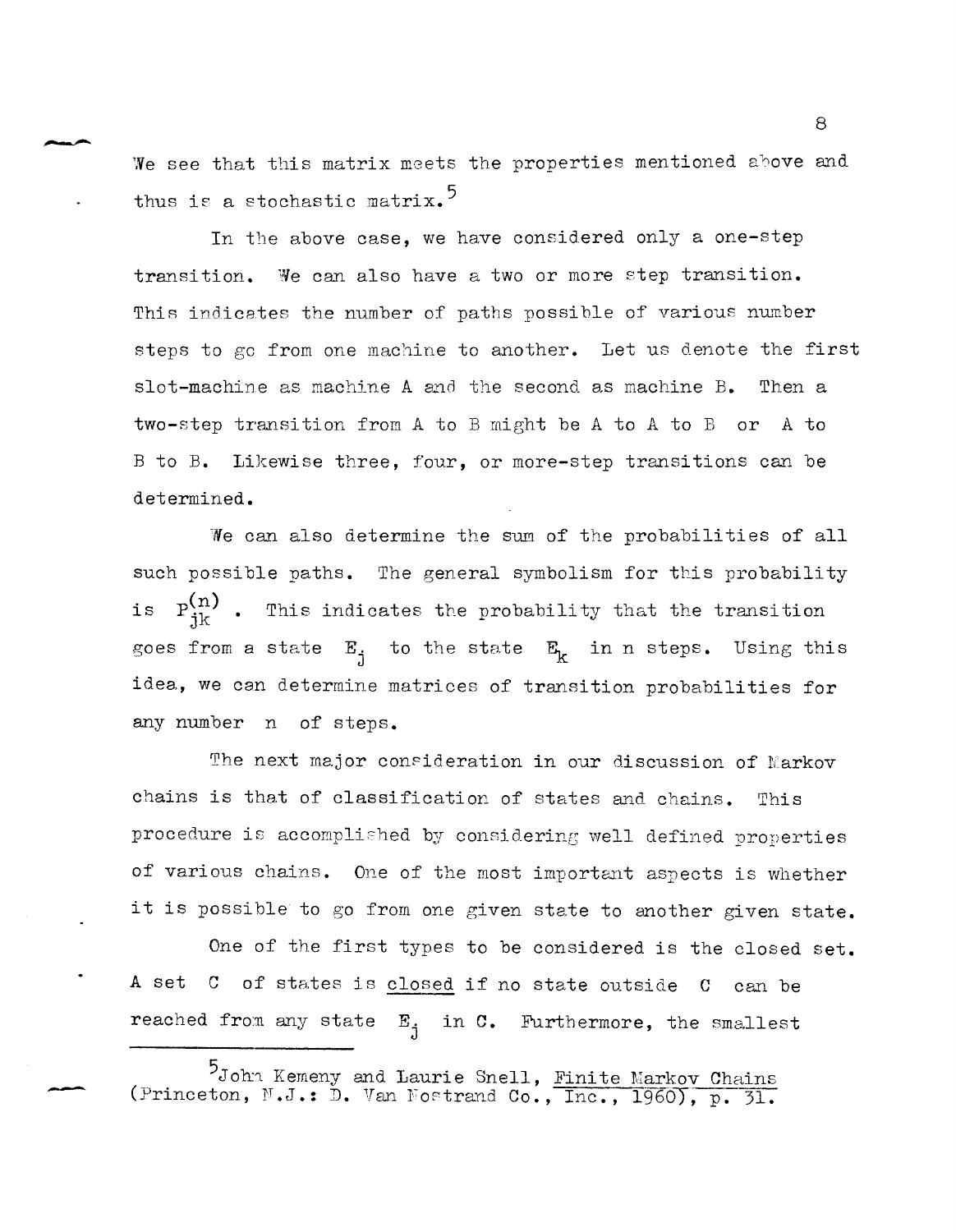closed set containing C is called the closure of **C.** A single state forming a closed set is called an absorbing state. As an example  $(3)$ , let us consider an experiment having a matrix of transition probahilities

$$
P = \begin{pmatrix} \frac{1}{4} & \frac{3}{4} \\ 0 & 1 \end{pmatrix}
$$

Then the set  $E_2$  would be a closed set and would also be an absorbing state since no single state other than  $E_2$  can be reached from  $E_2$ .

A Markov chain is said to be irreducible if there exists no closed set other than the set of all sets. This says that a chain **is** irreducible if and only if, every state can be reached from every other state. The Markov chain of example (1) is an irreducible chain.

Consider an arbitrary fixed state  $E_j$ , where the system is located initially. Then  $f^{(n)}_{j}$  is the probability that the first return to E<sub>j</sub> occurs at time n. Thus  $f_j^{(1)} = p_{jj}$  and  $f_j^{(2)} = p_{jj}$ .  $f^{(2)}_j = p^{(2)}_{j,j} - f^{(1)}_{j} p_{j,j}$ , and so on. Looking at  $f^{(2)}_j$ , we J  $j^{(2)} = p^{(2)}_{jj} - f^{(1)}_{j} p_{jj}$ , and so on. Looking at  $f^{(2)}_{j}$ , we note that this means that the probability of a first return to  $E_i$ time 2 is the same as the probability that its return to  $E_i$ at time 2 minus the probability that it returned at time 1 and J at J is returned again at time 2. Using this same philosophy, the general pattern would be

 $f^{(n)}_j = p^{(n)}_{j,j} - f^{(1)}_jp^{(n-1)}_{j,j} - f^{(2)}_jp^{(n-2)}_{j,j} - \cdots - f^{(n-1)}_{j}p_{j,j}$ .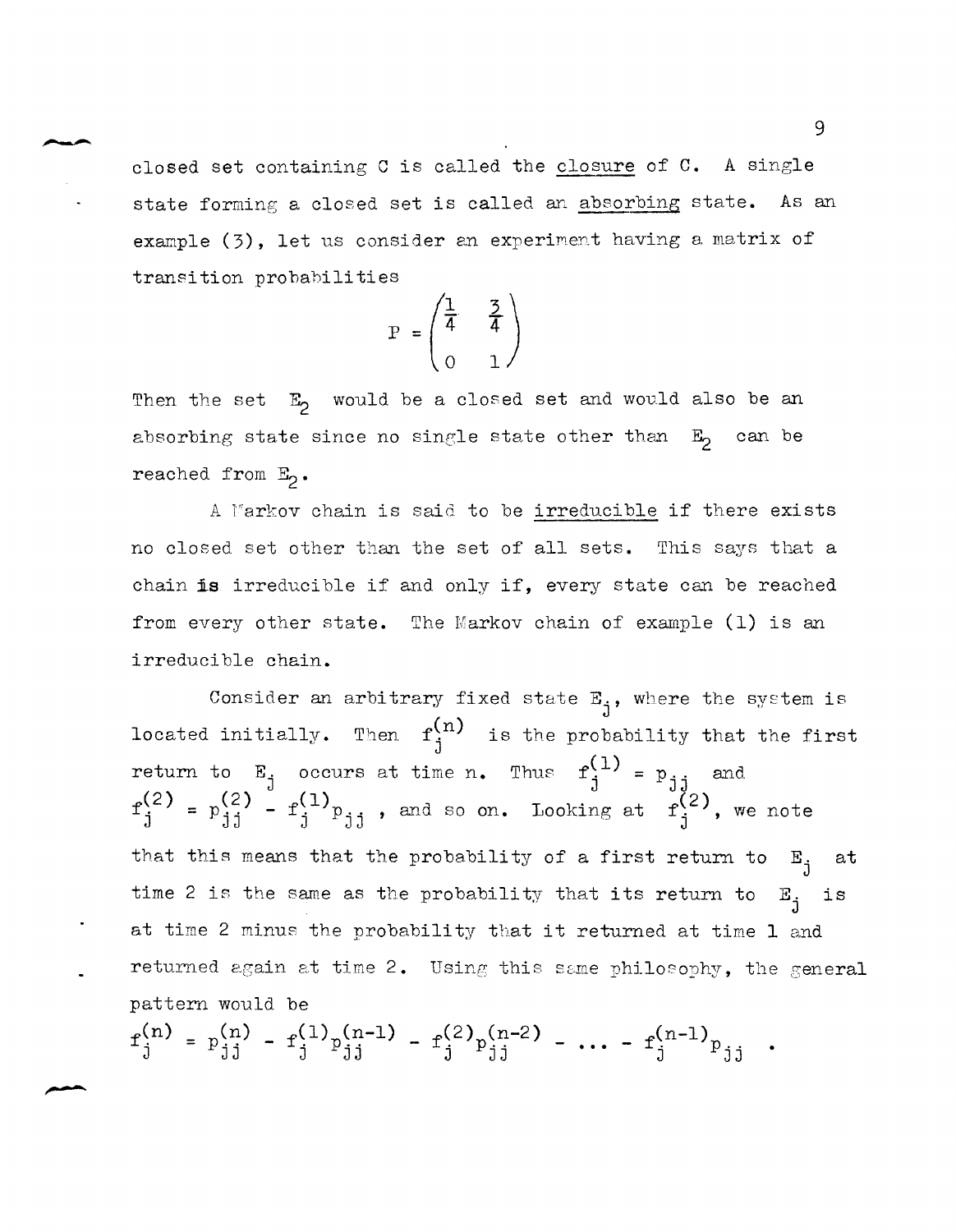The sum  $f_j = \sum_{n=j}^{\infty} f_j^{(n)}$  is the probability that, starting from  $E_j$ , the system ever returns to  $E_j$ . The state  $E_j$  is said to be persistent or recurrent if  $f_j = 1$ . In this case, the mean recurrence time is  $\mu_j = \sum_{n=1}^{\infty} nf_j^{(n)}$ . <sup>6</sup> We call the state E<sub>j</sub> transient if  $f_j = 0$  or  $f_j < 1$ . A state  $E_j$  is a persistent  $\frac{1}{2}$  state if  $f_j = 1$ , but the mean recurrence time  $\mu_j = \infty$ .<sup>7</sup> We can also consider a transient set of states. This is a set in which every state can be reached from every other state. Each of these states can be left, however.

We next need to introduce the notion of the period of a state, or a periodic state. The state  $E_j$  is said to have period  $t > 1$  if  $p_{j,j}^{(n)} = 0$ whenever n is not divisible by t and t is the smallest integer with this property. That is, a return to state  $E_j$  is impossible except, perhaps, in t,2t,3t,... steps. <sup>8</sup> Persistent states which are neither periodic nor null states will be called ergodic. An ergodic state is an element of an ergodic set, i.e. a set in which every state can be reached from every other state, but the set cannot be left once it is

6Feller, Probabilj~ty The~, *pp. 352-353.* 

<sup>8</sup>Feller, Probability Theory, p. 353.

---

 $7A.$ T. Bharucha-Reid, Elements of the Theory of Markov Processes and Their Applications (New York: McGraw-Hill Co., 1960), pp. 15-17.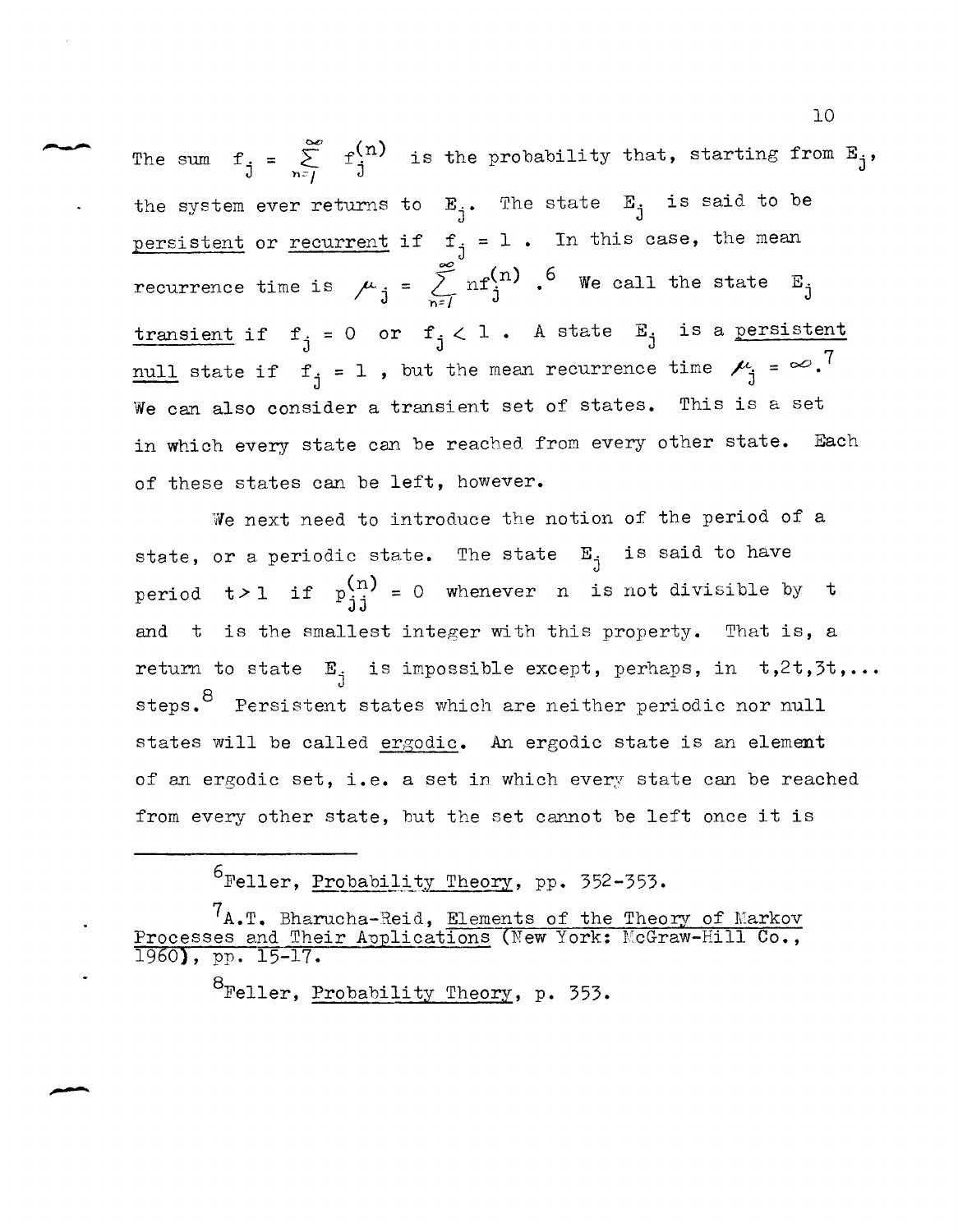entered. As an example of this type of set, let us consider a process whose matrix P is such that the system starts in, or at least enters, at some time, any one of the states  $E_1 - E_4$ , inclusive. It thereafter bounces around among the four of them for as long as the process may be continued. This set is an ergodic set, a set which can he entered but once entered cannot be left.

From our classification of states, we can arrive at a classification" of Harkov chains. The first chain which we shall consider is an irreducible Markov chain. In such a chain all states belong to the same class and in each case have the same period. Either the states are all transient, all persistent null states or all persistent non-null states. As a result of this, it is seen that in a finite Markov chain there are no null states, and it is impossible that all states are transient.

We shall restrict our discussion to aperiodic (non-periodic) chains since the formulations for periodic chains are very involved. Then the above theorem can be restated: In an irreducible aperiodic Markov chain either (1) the states are all transient or null, or (2) all states are ergodic.<sup>9</sup> As a type of chain whose states are all transient, we have the absorbing chain. An absorbing chain is one which has at least one absorbing state. and this absorbing state can be reached from every state. There

 $9$ Ibid., p. 356.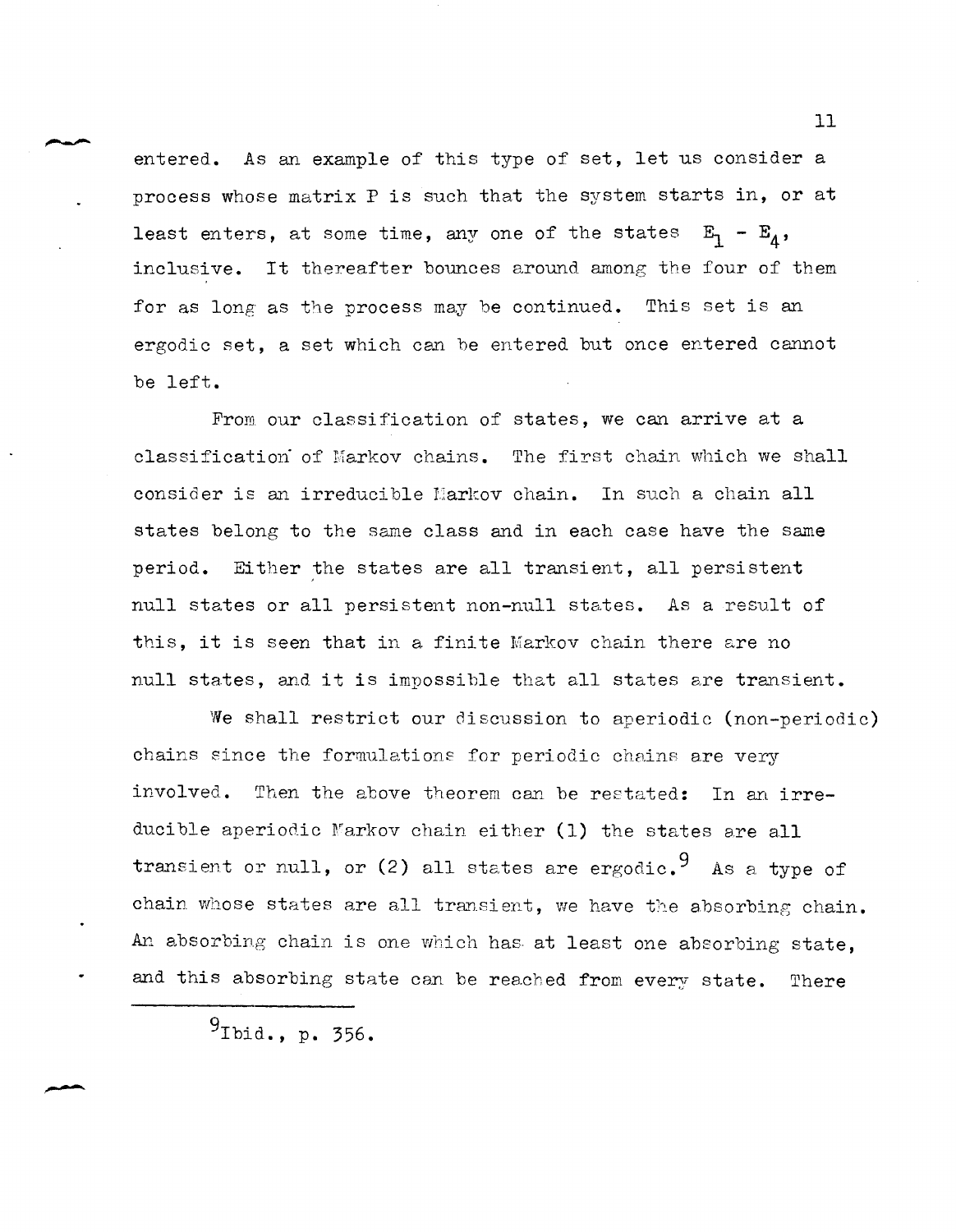are other possibilities in this classification too. In the second category where all states are ergodic, we have an ergodic chain, a chain in which it is possible to go fron every state to every other state. In this case we have two possibilities. If the ergodic set is regular, i.e. one where some power of  $P$  contains no zero elements, we have a regular Markov chain. If the ergodic set is cyclic, we have a cyclic Markov chain, i.e., an ergodic chain in which each state can only be entered at certain periodic intervals.<sup>10</sup>

Let us now consider some of the more basic theorems concerning Markov chains. Of course there are many theorems covering various aspects of the Markov chain and its use, but it is virtually impossible to list all such theorems here.

One of the most important theorems concerned with Markov chains is the "Mean Ergodic Theorem." Before stating this theorem, we must define the term stationary distribution. The probability vector, t, which is uniquely determined for a Markov chain whose states are ergodic, is called the stationary distribution of the chain. Now consider an arbitrary chain where  $A_{jk}^{(n)}$  is defined to be  $\frac{1}{n} \sum_{j=1}^{n} p_{jk}^{(v)}$ .  $v = f$ If  $E_j$  and  $E_k$  belong to the same irreducible closed set, i.e. the same ergodic set, then

10 Kemeny and Snell, Finite Markov Chains, pp. 36-37.

-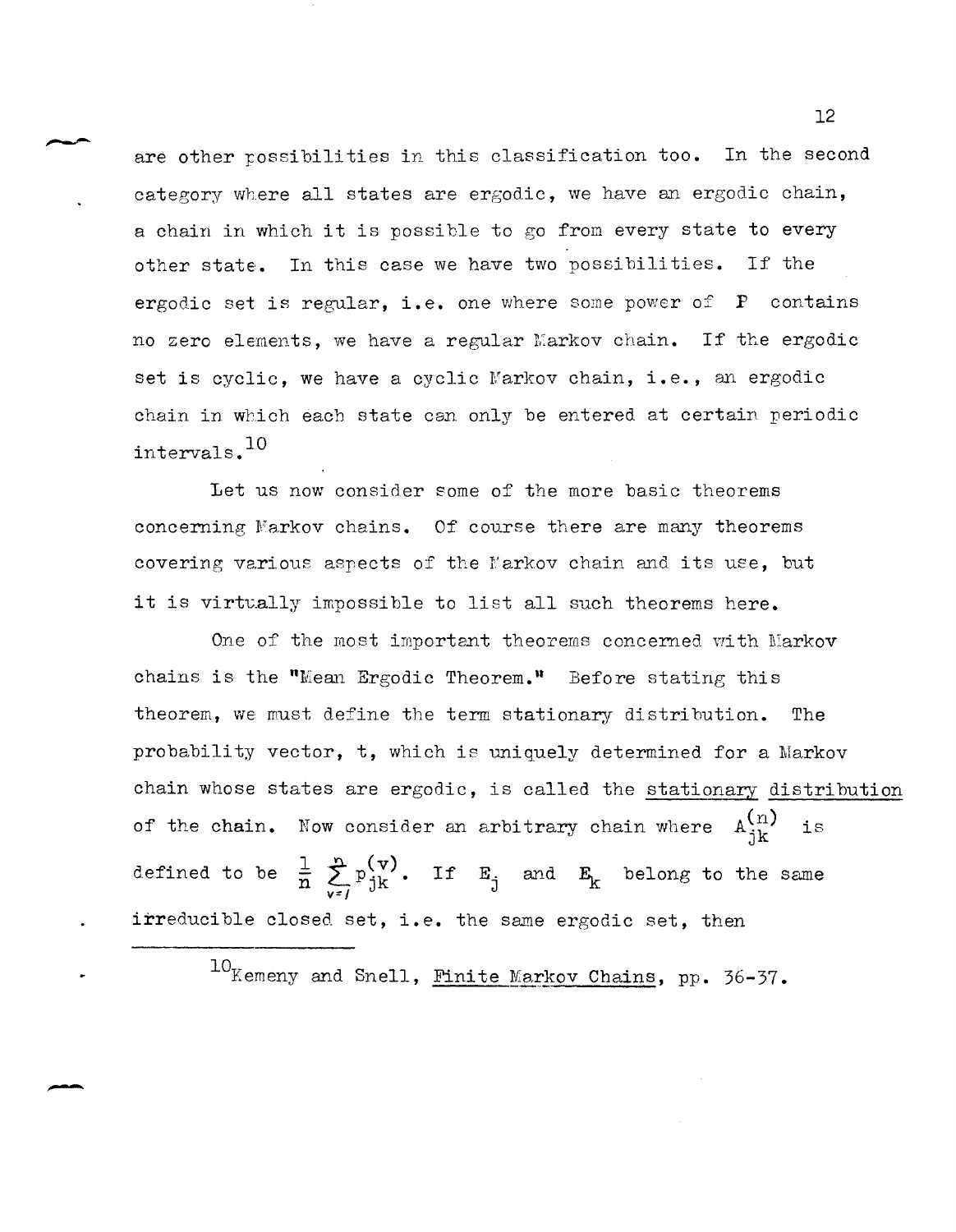lim  $n \rightarrow \infty$  $A_{jk}^{(n)} = u_k$  where  $u_k$  is the stationary probability whenever  $u_k$  exists. Many different proofs of this theorem can be found in the resources consulted.<sup>11</sup> If  $E_j$  and  $E_k$  belong to<br>different closed sets,  $p_{jk}^{(n)} = 0$  for all n, so  $A_{jk}^{(n)} = 0$  for all n. Also, if  $E_k$  is a transient state, then  $\lim_{n\to\infty} A_{jk}^{(n)} = 0$ .<sup>12</sup>

In our discussion of finite Markov chains, another important theorem to be considered is: In a finite Markov chain the probability of the system's staying forever in the transient states is zero. The proof of this theorem can also be found in any one of several sources.

Earlier in our discussion we deleted the case of periodic chains. We can use the various theorems found in relationship to aperiodic chains to characterize the behaviour of  $p_{jk}^{(n)}$  in irreducible periodic chains. This process would be much easier to accomplish having considered the previous material. This study of periodic chains will not be attempted at this time, however.

We have dealt with a very tightly restricted group of Markov chains. At this time, let us look at the definition of the general Markov process.

llBharucha-Reid, Elements of the Theory of Markov Processes, p. 32.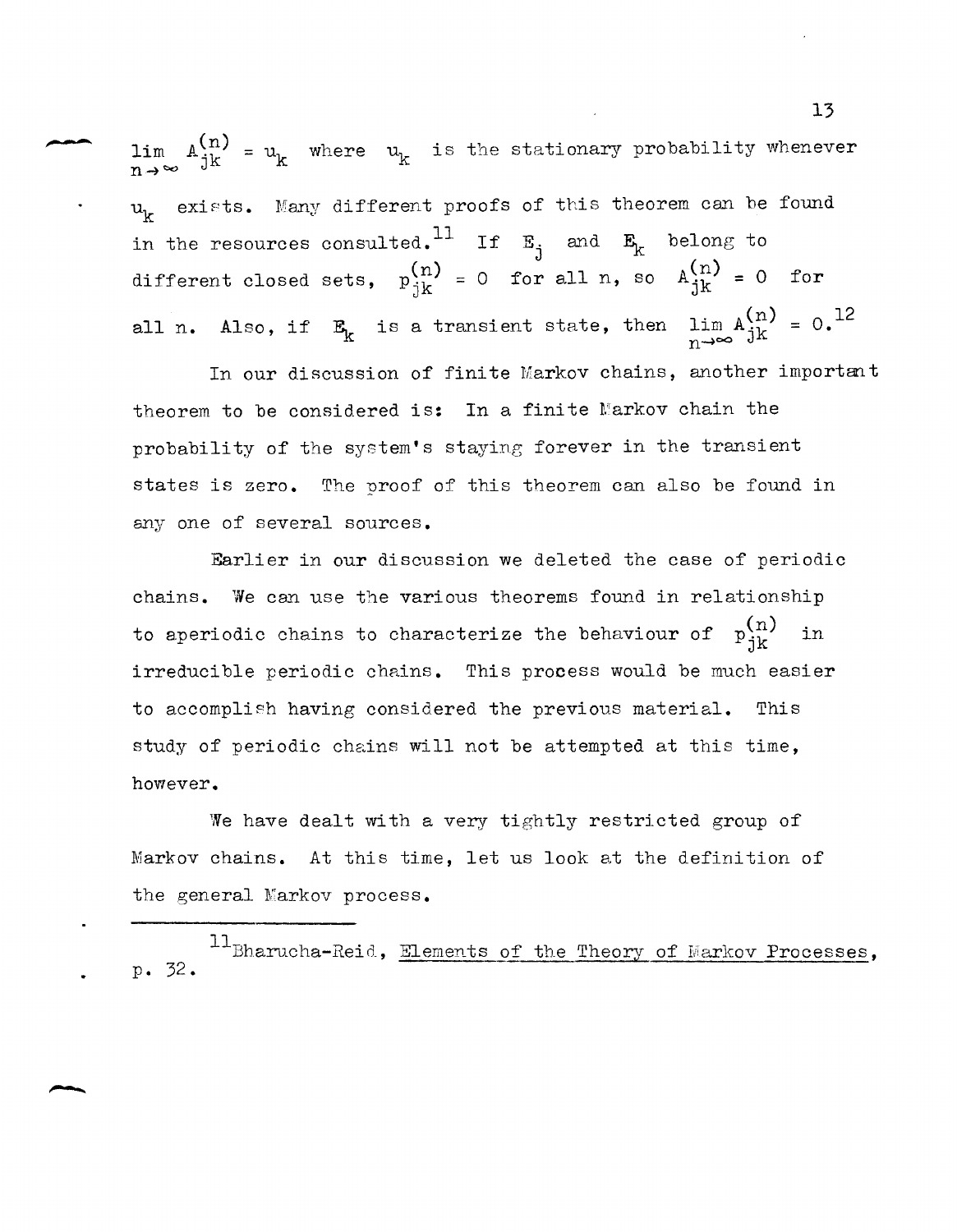A sequence of discrete-valued random variables is a Markov process if, for every finite collection of integers  $n_1 \times n_2 \times \cdots \times n_n$  $n_r$  (n, the joint distribution of  $(x^{(n_1)}, x^{(n_2)}, ..., x^{(n_r)}, x^n)$ is defined in such a way that the conditional probability of the relation  $X^{(n)} = x$  on the hypothesis  $X^{(n)} = x_1, ..., X^{(n)} = x_n$ is identical with the conditional probability of  $x^{(n)} = x$  on the single hypothesis  $x^{(n_r)} = x_{n_r}$ . Here  $x_1, ..., x_r$ , are arbitrary numbers for which the hypothesis has a positive probability.<sup>13</sup> In simpler terms, this tells us that given the state  $x_r$  at time  $n_r$ , no additional data concerning states of the system at previous times can alter the conditional probability of the state x at a future time n. Thus we see that our Markov chains are general Markov processes.

 $^{13}$ Ibid., p. 369.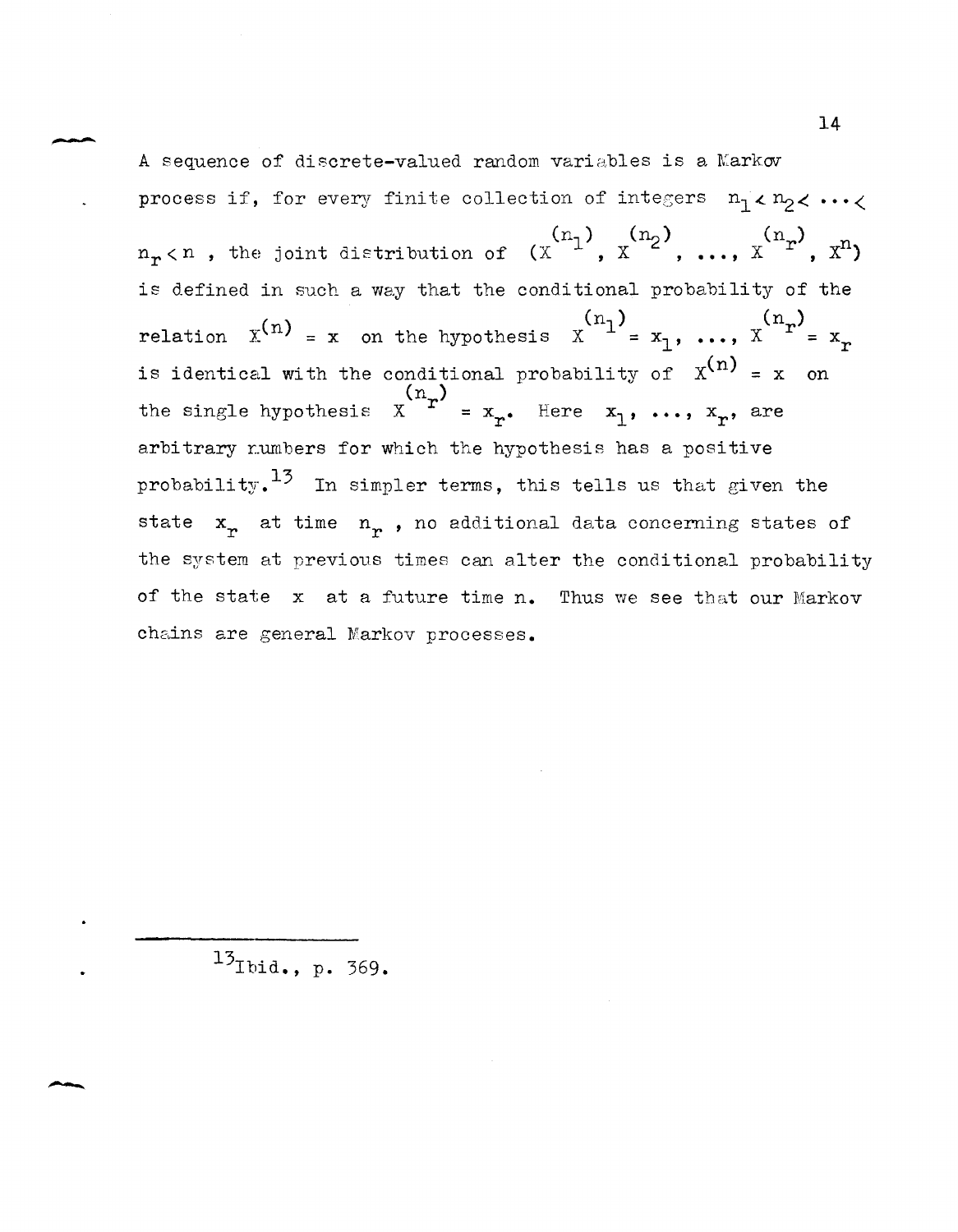#### Chapter **III**

Markov chains have found application in many areas in our world today. These areas include physics, sociology, genetics, and economics. One very important use of this Markov process in the last few years has been as a marketing aid for examining and predicting consumer behavior in terms of brand loyalty. The following example illustrates how Markov chains can be used in this area.

Assume that A, B, and C are three dairies and they supply all of the milk consumed in the town where they are located. The consumers switch from dairy to dairy because of advertising, dissatisfaction with service, and various other reasons. To simplify the mathematics, we shall assume that no old customers leave the market and no new customers enter the market during the period under consideration. All three dairies keep records concerning the number of their customers and the dairy from which they obtained each new customer. Suppose that Table 1 is the true explanation of the exchange of customers among the three dairies for one month. From it we see that a somewhat complex movement of customers involving all three dairies occurred.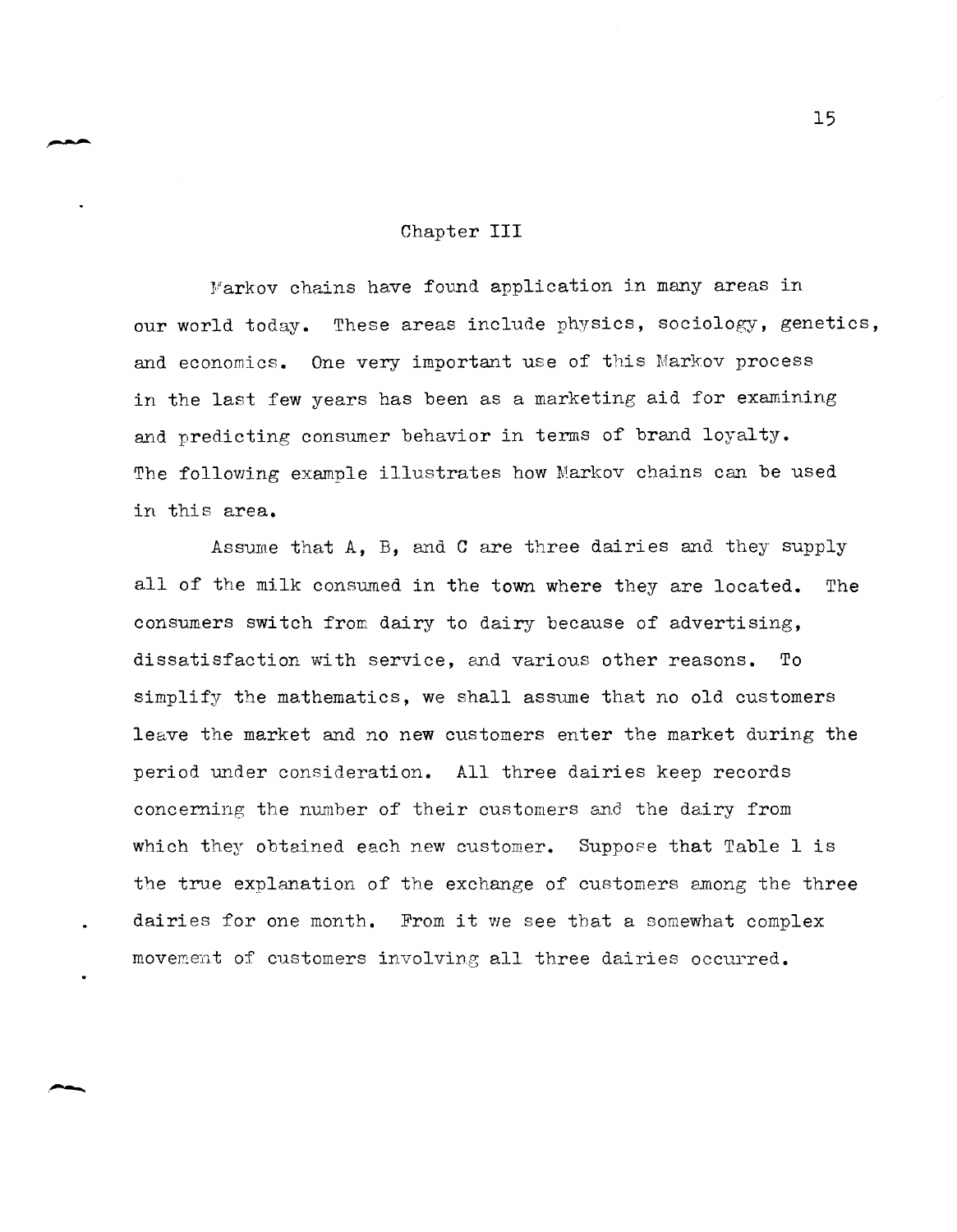| m<br>abi |  |
|----------|--|
|----------|--|

|       |          |      | Actual exchanges of customers |          |
|-------|----------|------|-------------------------------|----------|
|       | June 1   |      |                               | July 1   |
| Dairy | customer | Gain | Loss                          | customer |
| А     | 200      | 60   | 40                            | 220      |
| B     | 500      | 40   | 50                            | 490      |
| C     | 300      | 35   | 45                            | 290      |

Each dairy needs details about the movement in order to do the best marketing job possible. This type of information enables the dairy to decide if it is spending too much time promoting new customers and neglecting its old cuetomers or vice versa.

This simple analysis in terms of net gain or net loss of customers is inadequate for good management. More detailed analysis concerning the rate of gains from and losses to all competitors is needed. The Markov chain will provide this needed analysis.

Our first step is to compute transition probabilities for all three dairies. For example, from Table 1 we know that dairy B loses 50 customers this month. This is the same as saying that it has a probability of .9 of retaining customers. Table 2 gives these transition probabilities.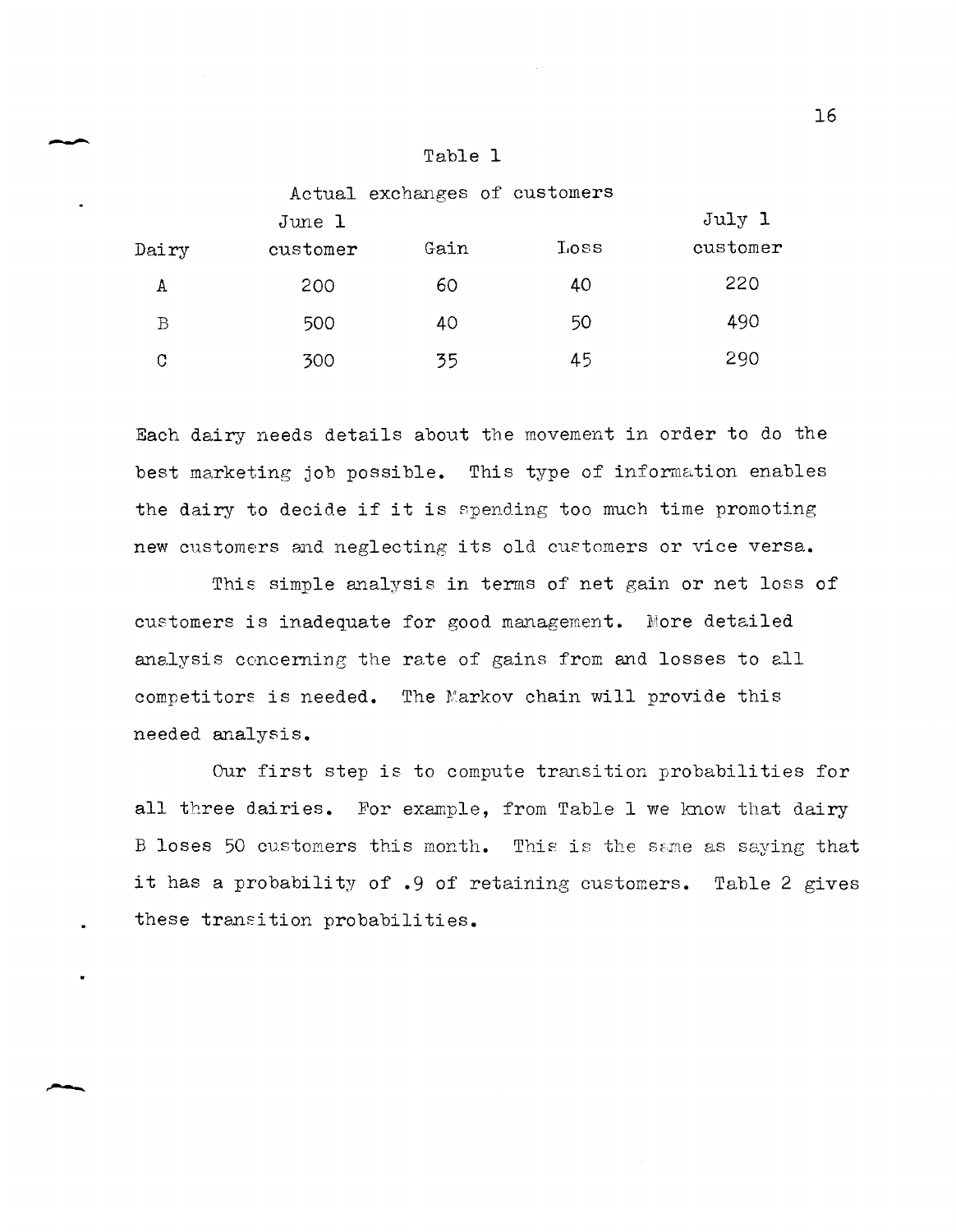## Table 2

Transition Probabilities for Retention of Customers

|       | June 1   | Number | Number   | Probability  |  |  |  |
|-------|----------|--------|----------|--------------|--|--|--|
| Dairy | customer | Lost   | Retained | of Retention |  |  |  |
| А     | 200      | 40     | 160      | $\cdot^8$    |  |  |  |
| B     | 500      | 50     | 450      | .9           |  |  |  |
| C     | 300      | 45     | 255      | .85          |  |  |  |

Calculation of a complete set of these transition probabilities would require data on the flow of customers among all of the dairies. Table 3 gives this information.

# Table 3

|             |           | Flow of Customers |                |             |              |              |    |           |
|-------------|-----------|-------------------|----------------|-------------|--------------|--------------|----|-----------|
|             |           |                   | Gains          |             |              | Losses       |    |           |
|             | June 1    |                   | from from from |             | to           | to           | to | July 1    |
| Dairy       | customers | А                 | B              | $\mathbf C$ | $\mathbf{A}$ | $\mathbf{B}$ | C  | customers |
| A           | 200       | $\Omega$          | 35             | 25          | 0.           | -20          | 20 | 220       |
| $\mathbf B$ | 500       | 20                | $\circ$        | 20          | 35           | $\circ$      | 15 | 490       |
| $\mathbf C$ | 300       | 20                | 15             | 0           | 25           | 20           | O  | 290       |

This table allows us to note net gain or loss of each dairy plus the interrelationship between the gains and losses of customers by each of the dairies.

The next step is to convert Table 3 into a more concise form, one where the gains and losses take the form of transition probabilities as illustrated in Equation 1. The rows in this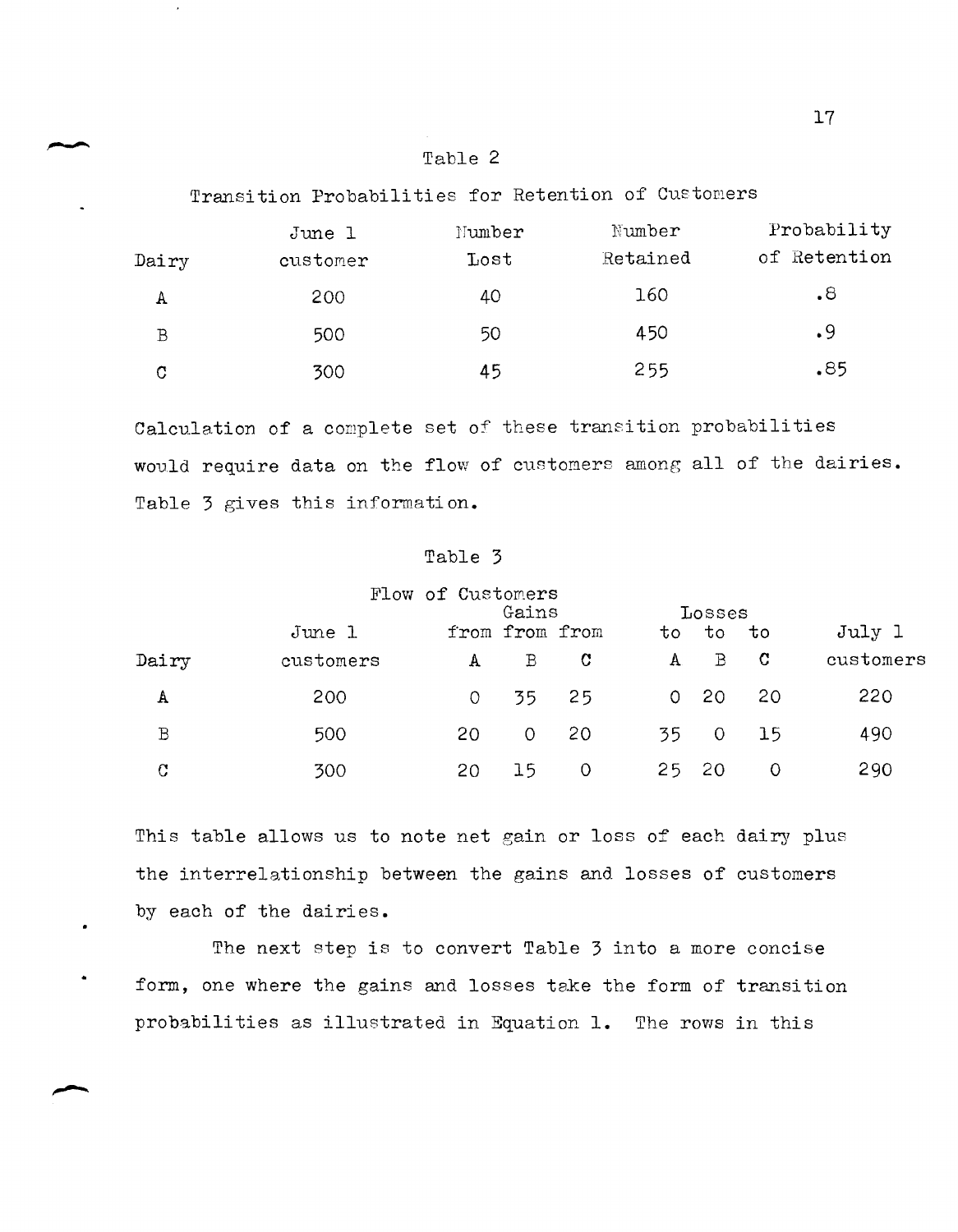matrix show the retention of customers and the gain of customers; the columns represent the retention of customers and the loss of customers.

Matrix of transition probabilities

$$
A \t B \t C
$$
\n
$$
A \t (100 \t .070 \t .083)
$$
\n
$$
B \t (100 \t .000 \t .067)
$$
\n
$$
C \t (100 \t .030 \t .050)
$$

The columns of the matrix are read: Column I indicates that dairy A retains .800 of its customers, loses .100 of its customers to dairy B, and loses .100 of its customers to dairy  $C$ . The other columns refer to B and C respectively. Row I indicates that dairy A retains .800 of its customers, gains .070 of B's customers and gains .083 of C's customers. Again the other rows would be read similarly.

A first-order Markov chain is used which is based upon the assumption that the probability of the choice this month depends upon the customers choice last month. We wish to predict the market shares of each dairy for future periods. Assuming the matrix of transition probabilities remains fairly stable and that the July 1 market shares are  $A = 22\%$ ,  $B = 49\%$ , and  $C = 29\%$ , we can calculate the probable share of the total market likely to be had by each dairy on August 1. The following equation shows how we reach this share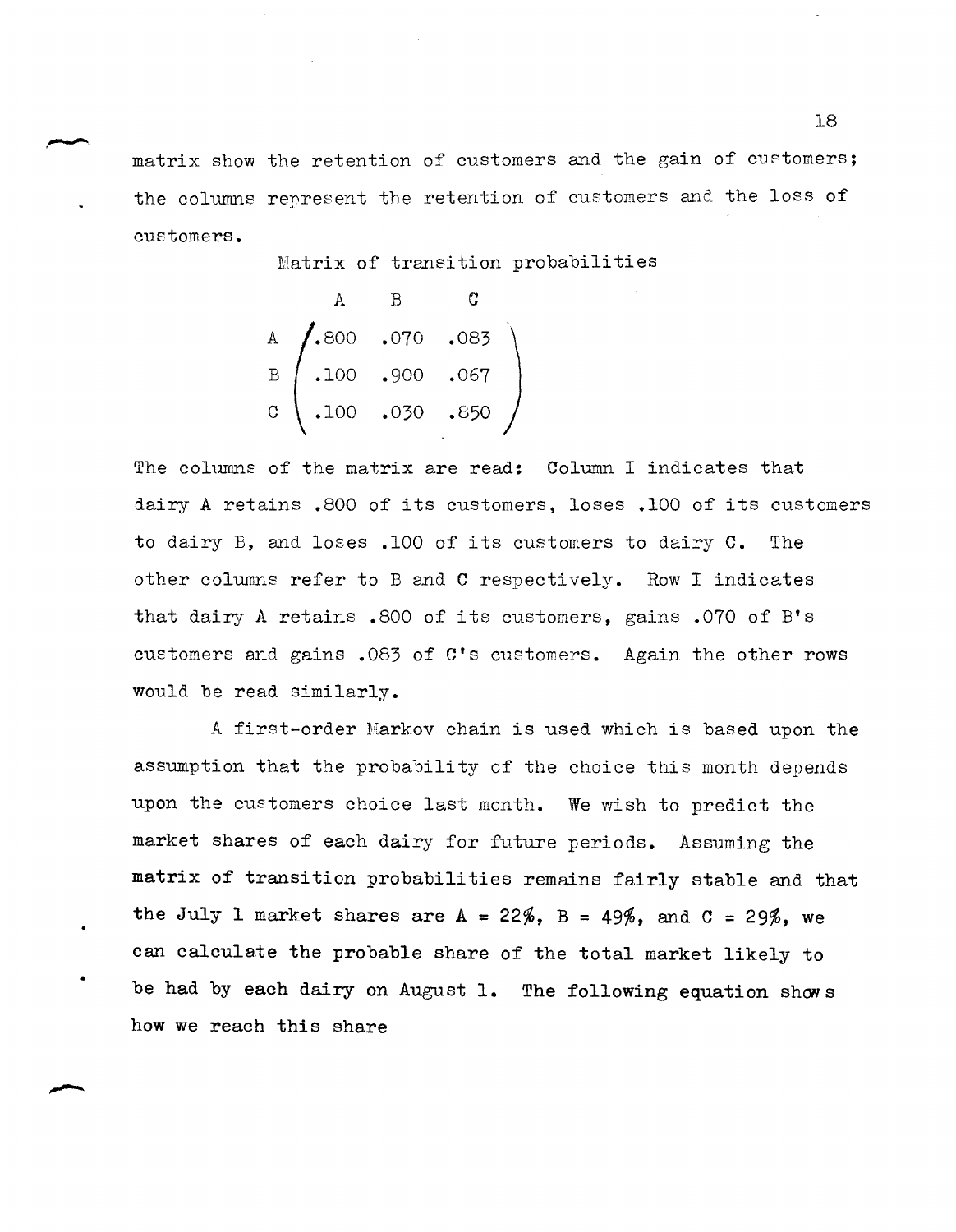|                                       | Transition probabilities | July 1         | August 1         |  |  |  |
|---------------------------------------|--------------------------|----------------|------------------|--|--|--|
| A $(.800 \t .070 \t .083)$            |                          | $\frac{1}{22}$ | $^{\prime}$ .234 |  |  |  |
| $B \mid .100 \qquad .900 \qquad .067$ |                          | .49            | .483             |  |  |  |
| $C \setminus .100$ .030 .850          |                          | .29.           | .283             |  |  |  |

Thus we see that we must use matrix multiplication to accomplish this task.

The probable market share on September 1 can be calculated by squaring the matrix of transition probabilities and multiplying by the July 1 market shares:

$$
\begin{pmatrix}\n.800 & .070 & .083 \\
.100 & .900 & .067 \\
.100 & .030 & .085\n\end{pmatrix}\n\quad\n\mathbf{x}\n\quad\n\begin{pmatrix}\n.22 \\
.49 \\
.29\n\end{pmatrix}\n=\n\begin{pmatrix}\n.244 \\
.478 \\
.278\n\end{pmatrix}
$$

Following this pattern, to obtain the market shares after three periods we would have:

$$
\begin{pmatrix}\n.800 & .070 & .083 \\
.100 & .900 & .067 \\
.100 & .030 & .085\n\end{pmatrix}\n\begin{pmatrix}\n.22 \\
.49 \\
.29\n\end{pmatrix} = October 1 shares
$$

This will work for any time period. Thus to find the share of the market obtained by each dairy after n periods, we would have:

$$
\begin{pmatrix}\n.800 & .070 & .083 \\
.100 & .900 & .067 \\
.100 & .030 & .085\n\end{pmatrix} \begin{pmatrix}\n.22 \\
.49 \\
.29\n\end{pmatrix}
$$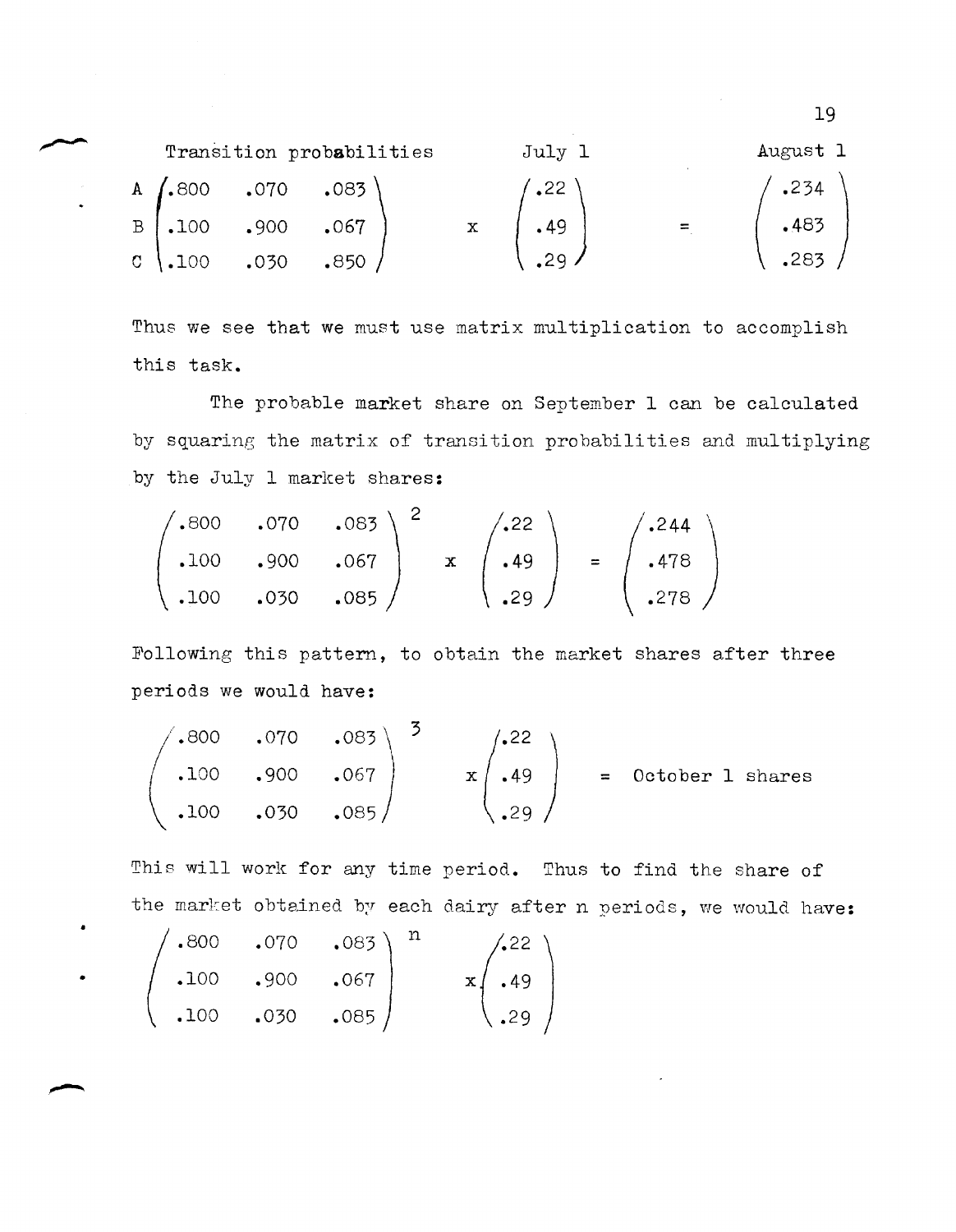Often computers are used to perform the calculations. Thus we see that Markov chains can be used in the modern business world.

Recall that in the beginning of our example, we agreed that no new customers would join the market and no old customers would leave. We know this is seldom the case. In these instances our matrix of transition probabilities would not be stable and adjustments would have to be made in our calculations. The Markov chain would still be a very important tool in computing future profits even in this case, for the actual process would be the same.  $^{14}$ 

We have briefly skimmed the surface of the area of Probability dealing with Markov chains. As we see from our example, a basic knowledge of matrix multiplication and the arts of computation are necessary to make our Markov chain workable.

This topic is so extensive that many books have been written on it in great thoroughness. This paper is merely an introduction to the topic stating some of the more basic definitions and theorems. The final illustration is only one of many which could have been used to show the usefulness of  $\mathbb K$ arkov chains in fields other than pure mathematics. More information is available and if desired can be obtained from any of the books listed in the bibliography.

<sup>14</sup>Levin and Kirkpatrick, Quantitative Approaches to Eanagement (McGraw-Hill, 1965), p. 330.

•

•